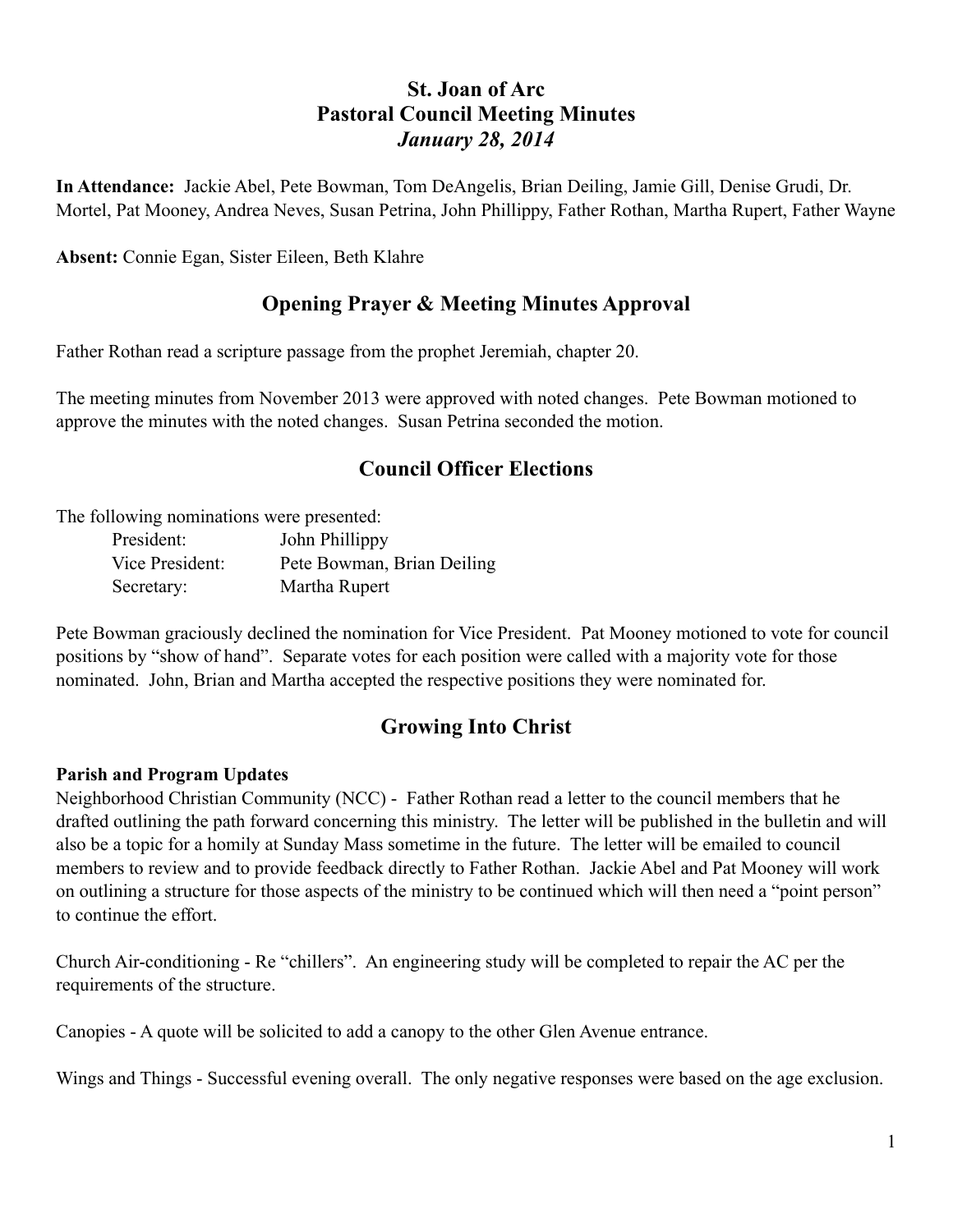Breakfast in Bethlehem - Another successful event. Both sessions sold out.

Advent Series - Overall positive responses. A "good crowd" for the 3 evening programs.

### **Capital Campaign (CC)**

Jackie Abel provided a status update. Phase I of the CC is scheduled to end February 2014. Father Rothan has had some preliminary discussions with Dr. Barbara Hasson concerning what would be included in a Phase II CC. Phase II would need to reestablish priorities as the original plan is 7 years old. Original estimates may no longer be valid and which projects to address should be revisited.

Phase I of the CC addressed the "physical needs" of the parish. During the fall of 2014, the pastoral staff will communicate to the parishioners how these needs are now being met. John Phillippy suggested that this communication could be used as a "springboard" to go out to the parish with the needs assessment for Phase II of the CC.

#### **Stewardship and Development**

Tom DeAngelis commented that the committee would use Fall 2014 as the timeframe to develop the next phase of the Capital Campaign (CC) and what the needs would be. 2013 accomplishments include Director for Stewardship and Development position; Jackie Abel. Goals for 2014 to include the development and implementation of the Communications ministry; Jackie Abel to lead the development effort. Focus on planned giving, completion of Phase I of CC and ongoing development of "contribution" database.

#### **Liturgy and Worship**

Susan Petrina noted that commission membership has dwindled. The group will continue to work with members of the Faith and Formation commission.

#### **Pastoral Care and Outreach**

Deacon Mortel distributed the draft of a letter encouraging parishioners with disabilities to contact the pastoral staff to work with them on how best to involve them in parish life. The memo will be emailed to Pastoral Council members for review. Members are to respond directly to Deacon Mortel with comments. Pat Mooney suggested that parishioners with disabilities could be identified by indicating this on forms that are completed by new parishioners.

The development of a Ministry of Hospitality was mentioned. This ministry would overlap 2 commissions: Liturgy and Worship - certain functions currently performed by ushers and/or greeters, with new emphasis on those with disabilities and Pastoral Care and Outreach - certain functions formerly provided by the NCC. Deacon Mortel proposed that this new ministry would be "housed" under Pastoral Care and Outreach with the cooperation and input from the Liturgy and Worship and Faith and Evangelization commissions. Deacon requested a vote by "show of hands" to move forward with this plan for the commissions to work together to form this ministry. A majority vote approved this measure.

## **Community Life**

Summer festival dates established: June 19, 20 and 21.